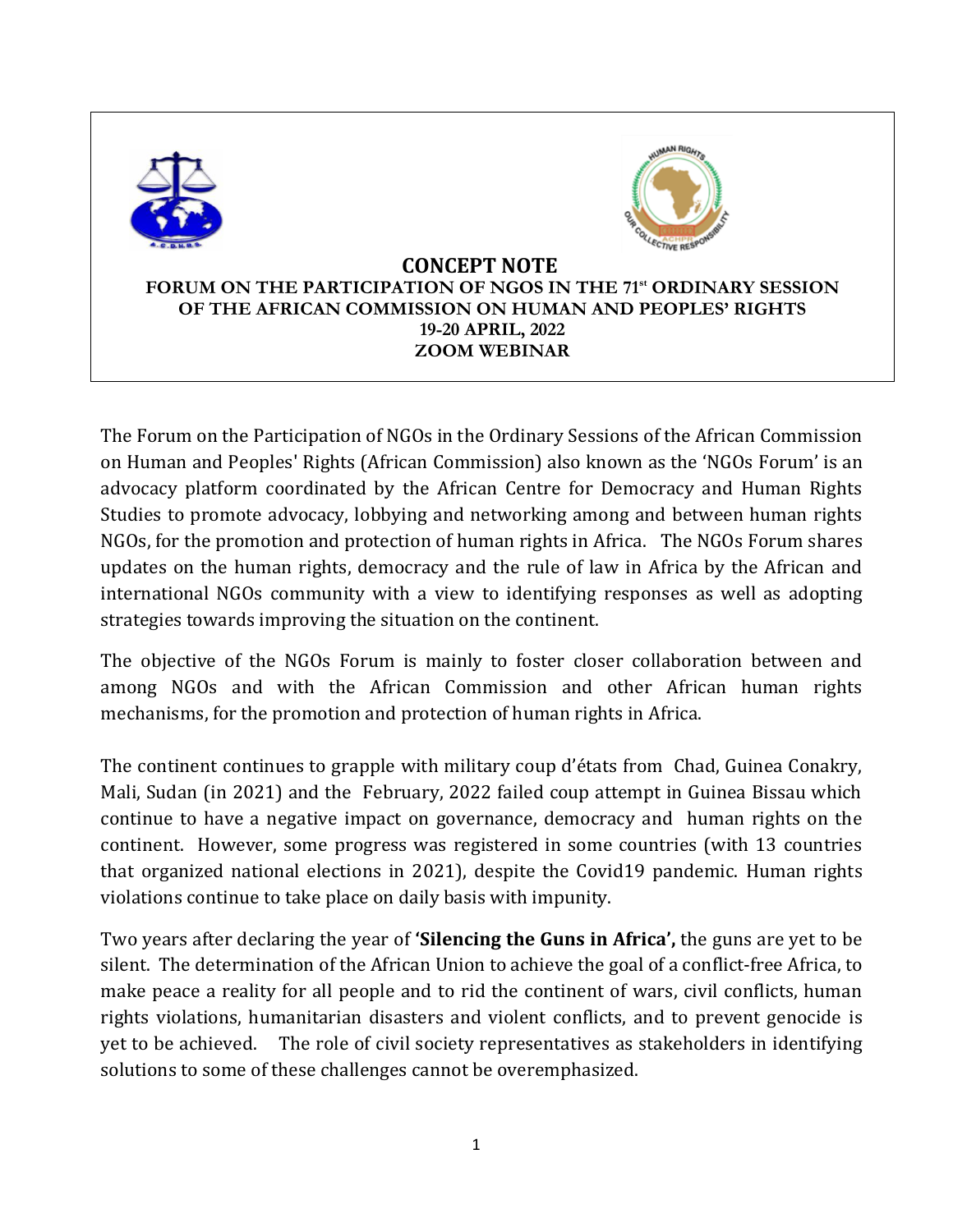Due to the current Covid19 pandemic, the last NGOs Forum was held virtually from 10-12 November, 2021 with over 100 participants on the theme '40 years of the African Charter on Human and Peoples' Rights:: the way forward for the Africa we want'. The Forum also witnessed the launching of the Lusophone Platform for Human Rights as a sub-regional focal point (for Lusophone speaking countries in Africa) to enhance their engagement with the African human rights system and mechanisms.

Consequently, the ACDHRS and its partners will organize the Forum on the participation of NGOs in the 71st Ordinary Session of the African Commission on Human and Peoples' Rights will take the form of a Zoom webinar from **19-20 April, 2022** due to the current Covid19 pandemic.

In the form of a panel discussion, the sub-regional focal points will update (from the last Forum held in November, 2021) participants with information on emerging trends and case studies on the state of human rights, democracy and the rule of law in their respective subregions as well as recommendations on the way forward.

The NGOs Forum will facilitate discussion with stakeholders strategies for the promotion and protection of human rights, good governance, peace and development in post Covid19 Africa, with emphasis on the implementation of Resolution on **'Human and Peoples' Rights as central pillar of successful response to Covid-19 and recovery from its socio-political impacts – ACHPR/Res. 449 (LXVI) 2020'** adopted at the 66th virtual Ordinary Session of the ACHPR in 2020.

In addition, the NGOs Forum, through the organization of a Panel will seek to increase the visibility of the United Nations Torture Fund and United Nations Slavery Fund with a view to assisting slavery and torture survivors and strengthening partnership, amongst others.

An investigative report by Minorities Rights Group (MRG) entitled '*To purge the Forest by Force* on the negative and devastating impact of a new form of colonialism. Information on the said report will be shared during the NGOs Forum to highlight the new form of colonialism known as 'green colonialism' on the Batwa community in the Eastern Democratic Republic of Congo following a three-year campaign by park authorities to expel them from their lands.

Recommendations from the two-day event will be forwarded to the African Commission as the contribution of African civil society to the work of the  $71<sup>st</sup>$  Ordinary session of the ACHPR.